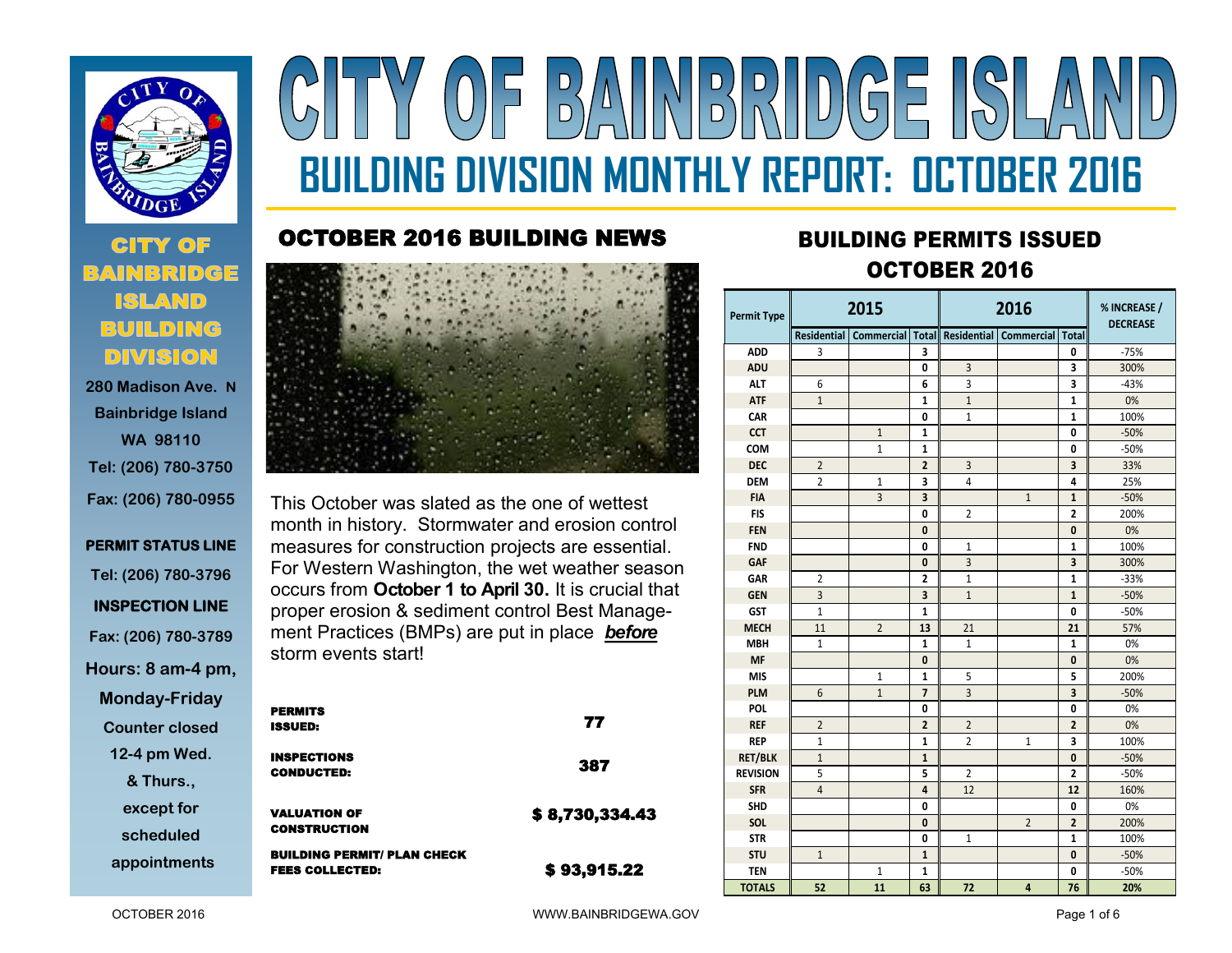| <b>Permit Type</b>                              | <b>Permit Number</b> | Applicant                                           | <b>Project Description</b>                                                                                                                                                                                                                                  | <b>Project Address</b>                  | Date Issued | Valuation    |
|-------------------------------------------------|----------------------|-----------------------------------------------------|-------------------------------------------------------------------------------------------------------------------------------------------------------------------------------------------------------------------------------------------------------------|-----------------------------------------|-------------|--------------|
| Commercial Fire Alarm System                    | BLD20650FIA          | <b>BAINBRIDGE ARTISAN</b><br><b>RESOURCE CENTER</b> | New Fire Alarm System                                                                                                                                                                                                                                       | 8890 Three Tree Ln<br><b>NE</b>         | 10/03/2016  | \$15,000.00  |
| <b>Commercial Fire Alarm System Total: 1</b>    |                      |                                                     |                                                                                                                                                                                                                                                             |                                         |             | \$15,000.00  |
| <b>Commercial Repair</b>                        | BLD21815             | <b>ICICLE ACQUISITION</b><br>SUBSIDIARY LLC         | Replace 42 12"-14" creosote wood piles with 42 12"<br>diameter steel piles over a three year period. 145 feet<br>of misc cap and stringer will be repaired and<br>resecured. See PLN12425D SSDE.                                                            | 9507 NE South<br>Beach Dr               | 10/18/2016  | \$108,000.00 |
| <b>Commercial Repair Total: 1</b>               |                      |                                                     |                                                                                                                                                                                                                                                             |                                         |             | \$108,000.00 |
| <b>Commercial Solar Panels</b>                  | BLD21825             | BAINBRIDGE ISLAND MUSEUM<br>OF ART                  | Instaling a 14 kW Solor System on Rood of<br>BAINBRIDGE ISLAND MUSEUM OF ART                                                                                                                                                                                | 550 WINSLOW WAY<br>E                    | 10/13/2016  | \$37,427.00  |
| <b>Commercial Solar Panels</b>                  | BLD21929             | <b>BAINBRIDGE ISLAND MUSEUM</b><br>OF ART           | Permit for existing 14kw solar system on roof of BIMA                                                                                                                                                                                                       | 550 WINSLOW WAY                         | 10/27/2016  |              |
| <b>Commercial Solar Panels Total: 2</b>         |                      |                                                     |                                                                                                                                                                                                                                                             |                                         |             | \$37,427.00  |
| Residential Accessory Dwelling Unit             | BLD20924ADU          | BLUE MOON LAND CO LLC                               | Building a new ADU for Lot 5, previously lot 046                                                                                                                                                                                                            | 7656 FLYING GOAT<br>AVE NE - ADU        | 10/18/2016  | \$157,233.20 |
| Residential Accessory Dwelling Unit             | BLD20933ADU          | ROOST LAND COMPANY LLC                              | Buidling a new ADU for Lot 1, perviously 056                                                                                                                                                                                                                | 7671 FLYING GOAT<br>AVE NE              | 10/18/2016  | \$157,053.50 |
| Residential Accessory Dwelling Unit             | BLD20934ADU          | ROOST LAND COMPANY LLC                              | Building a new ADU for Lot 3, previously lot 057                                                                                                                                                                                                            | 7647 FLYING GOAT<br>AVE NE              | 10/21/2016  | \$157,233.20 |
| Residential Accessory Dwelling Unit 3<br>Total: |                      |                                                     |                                                                                                                                                                                                                                                             |                                         |             | \$471,519.90 |
| <b>Residential Alteration</b>                   | <b>BLD21888</b>      | <b>MCARTHUR MARIAN J</b>                            | Replace all flooring, kitchen cabinets, add small bath<br>upstairs, replace light fixtures, new paint throughout,<br>remodel master bath, relocate pocket door, remove<br>box wall in kitchen, install additional floor support in<br>kitchen and bathroom. | 265 SHEPARD WAY<br><b>NW</b>            | 10/24/2016  | \$31,150.00  |
| <b>Residential Alteration</b>                   | BLD21882             | LASSER RICHARD ALAN &<br>OPALENIK ANDREA J TRUSTEES | Installation of residential lift, groundfloor to second floor                                                                                                                                                                                               | 6647 NE BAKER<br>HILL RD                | 10/28/2016  | \$75,000.00  |
| <b>Residential Alteration</b>                   | BLD21923             | KATZ VICTOR J & PHYLLIS                             | Remodel on unfinished part of basement, including new 977 Grow Ave NW<br>bathroom                                                                                                                                                                           |                                         | 10/31/2016  | \$60,994.56  |
| <b>Residential Alteration Total: 3</b>          |                      |                                                     |                                                                                                                                                                                                                                                             |                                         |             | \$167,144.56 |
| <b>Residential After The Fact</b>               | <b>BLD21894</b>      | <b>ISLANDER RESIDENTS ASSOC</b>                     | Demo and dispose of two manufactured homes in<br>Islander Mobile Home Park.                                                                                                                                                                                 | 511 MADRONA WAY 10/14/2016<br><b>NE</b> |             |              |
| <b>Residential After The Fact Total: 1</b>      |                      |                                                     |                                                                                                                                                                                                                                                             |                                         |             | \$0.00       |
| <b>Residential Carport</b>                      | BLD21811             | MCNETT JAMES A & WOO BOON<br><b>KENG</b>            | Building a NEW 400 sq. ft. carport.                                                                                                                                                                                                                         | 8151 NE Hidden<br>Cove Rd               | 10/18/2016  | \$26,000.00  |
| <b>Residential Carport Total: 1</b>             |                      |                                                     |                                                                                                                                                                                                                                                             |                                         |             | \$26,000.00  |
| <b>Residential Deck</b>                         | BLD21423             | <b>L TRUSTEES</b>                                   | STRANAHAN STUART M & LINDA Building new 280 sq. ft. Gazebo and install new Rain<br>Garden!                                                                                                                                                                  | 11024 ARROW<br>POINT DR NE              | 10/18/2016  | \$5,922.00   |
| <b>Residential Deck</b>                         | BLD21818             | WALKER WILLIAM H & GAIL M                           | Removal and replacement of 700 sq. ft. deck                                                                                                                                                                                                                 | 4360 Birkland Rd NE 10/18/2016          |             | \$44,051.00  |
| <b>Residential Deck</b>                         | BLD21793             | LYNNE MARK E                                        | Expand deck over driveway, replace all decking,<br>replace railings.                                                                                                                                                                                        | 1151 Donald PI NE 10/25/2016            |             | \$7,929.18   |
| <b>Residential Deck Total: 3</b>                |                      |                                                     |                                                                                                                                                                                                                                                             |                                         |             | \$57,902.18  |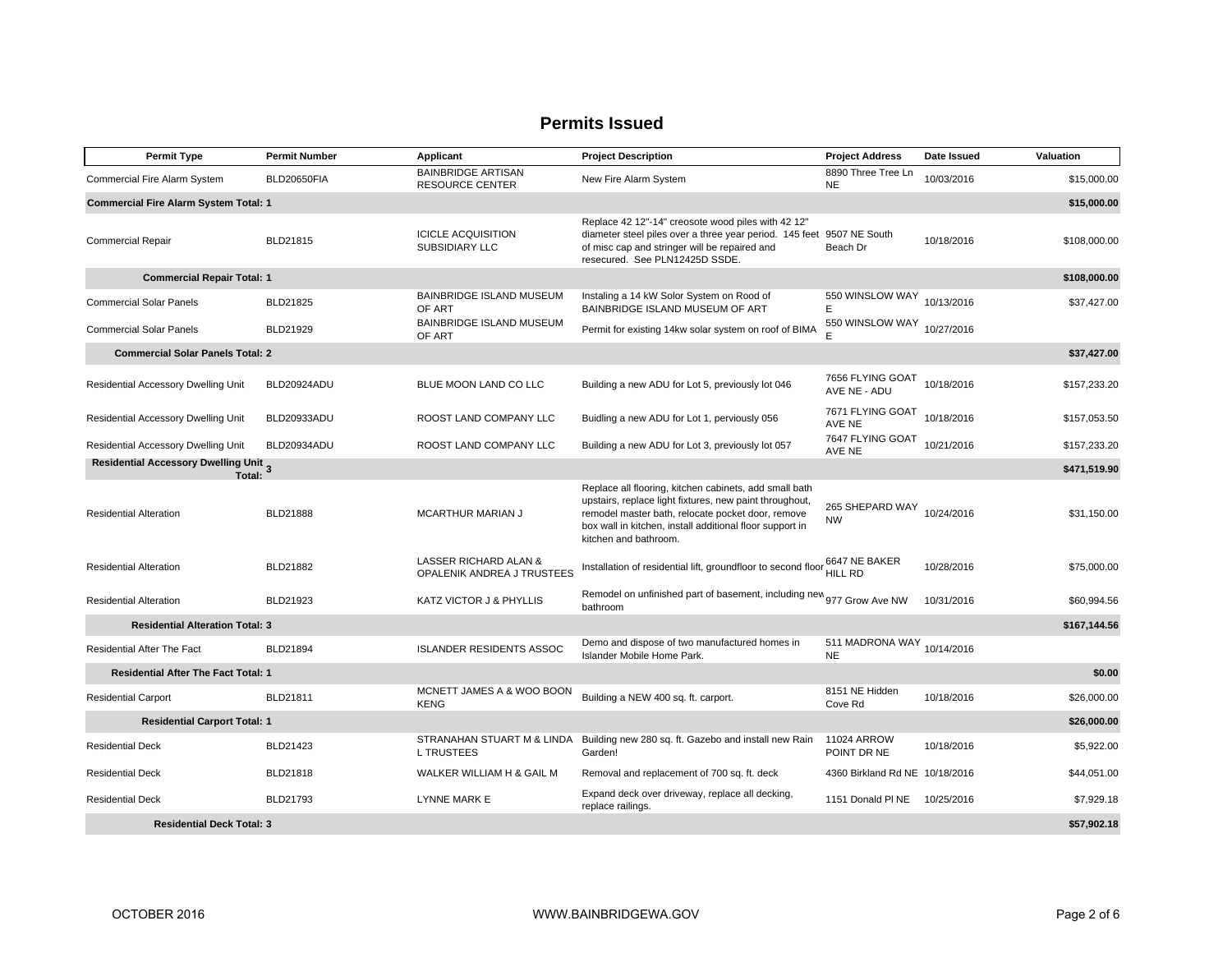| <b>Permit Type</b>                            | <b>Permit Number</b> | Applicant                                                 | <b>Project Description</b>                                                                                                    | <b>Project Address</b>          | Date Issued | Valuation   |
|-----------------------------------------------|----------------------|-----------------------------------------------------------|-------------------------------------------------------------------------------------------------------------------------------|---------------------------------|-------------|-------------|
| <b>Residential Demolition</b>                 | BLD21873             | FRANKENBURG SIBYL & KESSEL<br><b>STEVEN TRUSTEES</b>      | Demo existing SFR built in approx. 1923                                                                                       | 9046 Ferncliff Ave<br><b>NE</b> | 10/14/2016  |             |
| <b>Residential Demolition</b>                 | BLD21910             | yeckel, seri                                              | Demo of existing interior                                                                                                     | 12921 SUNRISE DR<br><b>NE</b>   | 10/21/2016  |             |
| <b>Residential Demolition</b>                 | BLD21911             | ROMEIN STEPHEN & CRAMER<br>THEILINE W                     | demolition of 1975 mobile home                                                                                                | 5089 NE OLD MILL<br><b>RD</b>   | 10/21/2016  |             |
| <b>Residential Demolition</b>                 | <b>BLD21872DEM</b>   | WESTWOOD LLC                                              | Demo existing SFR & Carport built in 1956!                                                                                    | 7629 Weaver Rd NW 10/25/2016    |             |             |
| <b>Residential Demolition Total: 4</b>        |                      |                                                           |                                                                                                                               |                                 |             | \$0.00      |
| <b>Residential Fire Sprinkler System</b>      | BLD21865             | DHALIWAL SUKHDEEP S &<br><b>NARINDER K</b>                | Installing new Residential Fire Sprinkler System                                                                              | 15879 Euclid Ave NE 10/21/2016  |             | \$16,127.00 |
| Residential Fire Sprinkler System             | BLD20239FIS-K        | <b>BAINBRIDGE COMMUNITY</b><br>DEVELOPMENT LLC            | Fire Sprinklers for Building K. Was BLD21800,<br>changed to reflect all other permits.                                        | 275 WILLS LN NW 10/21/2016      |             | \$72,000.00 |
| Residential Fire Sprinkler System 2<br>Total: |                      |                                                           |                                                                                                                               |                                 |             | \$88,127.00 |
| Residential Foundation Only                   | BLD21620             | <b>ROBBINS ERNEST &amp; GAYLE</b>                         | 341 sq. ft. septic/sand filter with parking on top.                                                                           | 15668 Point Monroe<br>Dr.       | 10/14/2016  | \$10,000.00 |
| <b>Residential Foundation Only Total: 1</b>   |                      |                                                           |                                                                                                                               |                                 |             | \$10,000.00 |
| Residential Grading and Fill                  | BLD21872             | WESTWOOD LLC                                              | Grade & Fill of approx 9,700 cy of material for new for<br>19 lot subdivision Plat Utilites install                           | 7629 Weaver Rd NW 10/06/2016    |             |             |
| Residential Grading and Fill                  | BLD21820             | <b>COZART MICHAEL DOYLE &amp;</b>                         | Create temporary construction access road for utilities<br>(well, septic) for future SFR. Disturbance is <7000sqft ADDRESS ** | **NO SITUS                      | 10/11/2016  |             |
| Residential Grading and Fill                  | BLD21836             | Susan, Richardson                                         | Create temporary construction access for utilities<br>sampling and install for future SFR & ADU                               | 6615 NE Marshall Rd 10/11/2016  |             |             |
| <b>Residential Grading and Fill Total: 3</b>  |                      |                                                           |                                                                                                                               |                                 |             | \$0.00      |
| <b>Residential Garage</b>                     | BLD21752             | CYNTHIA HOLTZ and PAUL<br><b>NISHMAN</b>                  | Demo existing Carport and build new<br>Garage/shop/Office in its place.                                                       | 3124 POINT WHITE<br>DR NE       | 10/04/2016  | \$83,445.18 |
| <b>Residential Garage Total: 1</b>            |                      |                                                           |                                                                                                                               |                                 |             | \$83,445.18 |
| <b>Residential Generator</b>                  | BLD21871             | CEDERWALL RICHARD T &<br>DONNA M TRUSTEE                  | Installing new 16kW Standby Generator. LP Existing. 1249 Cherry Ave NE 10/04/2016                                             |                                 |             |             |
| <b>Residential Generator Total: 1</b>         |                      |                                                           |                                                                                                                               |                                 |             | \$0.00      |
| <b>Residential Mobile Home</b>                | BLD21627             | <b>LAST ROBERT WILLIAM &amp;</b><br><b>KAWASAKI KEIKO</b> | Installing new Manufactured Home with decks and<br>stairs.                                                                    | 6160 Lynwood<br>Center Rd NE    | 10/13/2016  |             |
| <b>Residential Mobile Home Total: 1</b>       |                      |                                                           |                                                                                                                               |                                 |             | \$0.00      |
| Residential Mechanical                        | BLD21874             | DAY KENNETH R & MARSHA M                                  | Installing new Ductless Heat Pump                                                                                             | 6172 NE OLD MILL<br><b>RD</b>   | 10/06/2016  |             |
| Residential Mechanical                        | BLD21881             | GRICE, ARTHUR & LINDSLEY,<br><b>SUSANNE</b>               | Installing a new 120 LP Tank for a new Cook Top &<br>Free standing LP Fireplace.                                              | 440 ERICKSEN AVE<br><b>NE</b>   | 10/07/2016  |             |
| Residential Mechanical                        | BLD21876             | BRYANT STEPHEN M & SUSAN<br><b>JANE</b>                   | Install new Ductless Heat Pump                                                                                                | 1196 Ferncliff Ave<br><b>NE</b> | 10/12/2016  |             |
| Residential Mechanical                        | BLD21877             | LISIESKI EDWARD J & NEWMAN<br><b>CAROLYN B</b>            | Replace existing Heat Pump System and new LP<br>Fireplace                                                                     | 4571 BLAKELY<br>HEIGHTS DR NE   | 10/12/2016  |             |
| <b>Residential Mechanical</b>                 | BLD21878             | HWANG YONG CHO & VIVIAN                                   | Install new Ductless Heat Pump System                                                                                         | 10220 NE Roberts<br>Rd          | 10/12/2016  |             |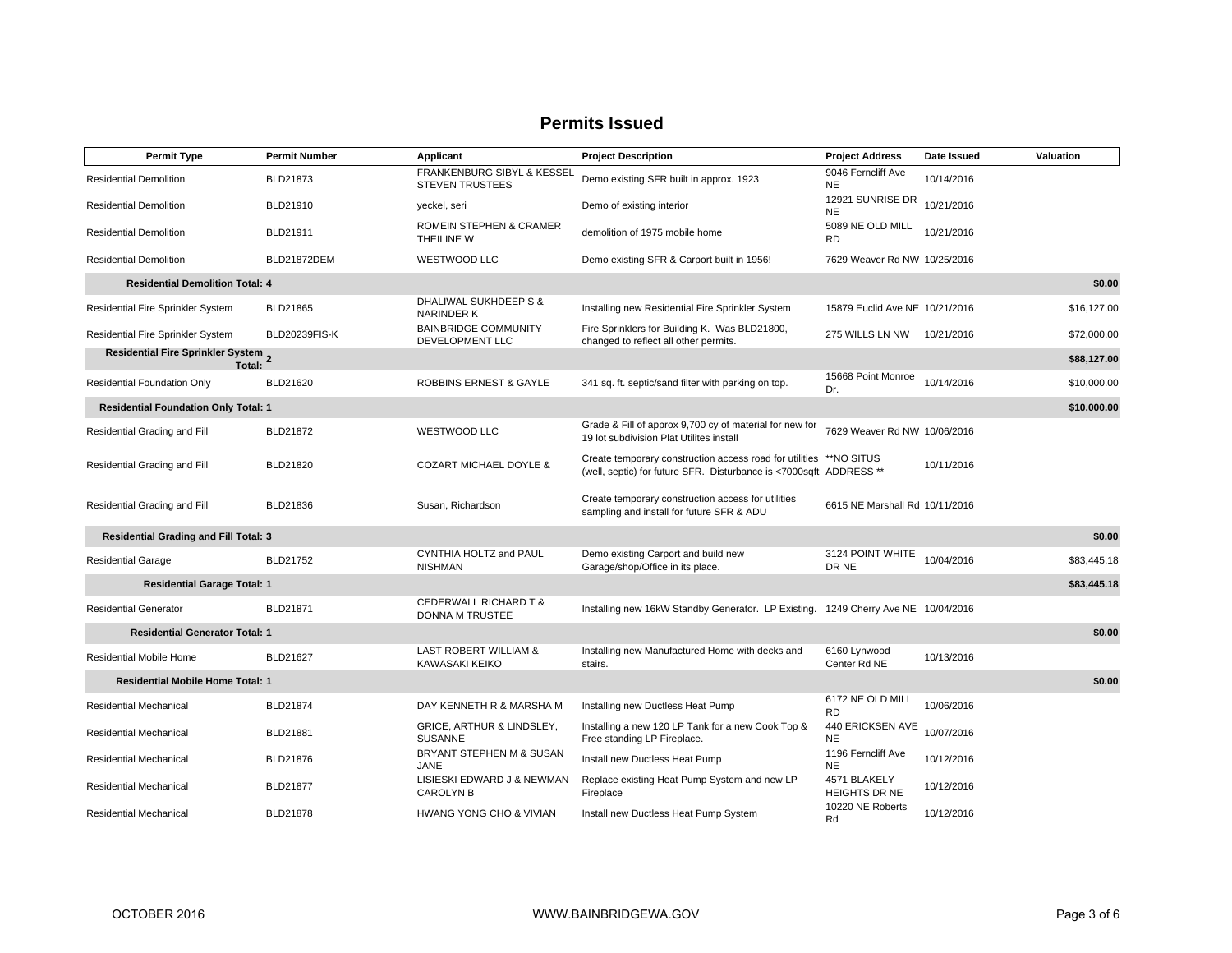| <b>Permit Type</b>                        | <b>Permit Number</b> | Applicant                                                      | <b>Project Description</b>                                                              | <b>Project Address</b>                      | Date Issued | Valuation    |
|-------------------------------------------|----------------------|----------------------------------------------------------------|-----------------------------------------------------------------------------------------|---------------------------------------------|-------------|--------------|
| <b>Residential Mechanical</b>             | BLD21879             | <b>CARSON FURFARO KRYSTEN &amp;</b><br><b>FURFARO M KEEGAN</b> | Remove/Replace existing Heat Pump System                                                | 5368 CRYSTAL<br>SPRINGS DR NE               | 10/12/2016  |              |
| Residential Mechanical                    | BLD21880             | WYSONG JEFFREY J                                               | Installing new Heat Pump System                                                         | 6789 NE Bergman<br>Rd                       | 10/12/2016  |              |
| Residential Mechanical                    | BLD21893             | DUNN THOMAS PARKER JR &<br><b>SUSAN M</b>                      | Replace propane shop heater with new mini-split heat<br>pump                            | 11041 NE BOULDER 10/14/2016<br>PL           |             |              |
| Residential Mechanical                    | BLD21896             | <b>ECKMANN DEAN</b>                                            | Install new 120gal LP tank and new LP heat stove.                                       | 1007 Blue Heron Ave 10/17/2016<br><b>NE</b> |             |              |
| Residential Mechanical                    | BLD21897             | PRATT CHRISTOPHER B & AMII E                                   | Replace existing pair of 125gal LP tank with new<br>250gal to new location              | 10231 NE<br><b>ALBERTSON RD</b>             | 10/17/2016  |              |
| Residential Mechanical                    | BLD21906             | <b>DUNN PATRICK ROBERT</b><br><b>ARMSTRONG &amp;</b>           | Replace existing heat pump system                                                       | 7780 Sportsman Club 10/20/2016<br>Rd NE     |             |              |
| Residential Mechanical                    | BLD21907             | ALEKS EDMUND M TRUSTEE                                         | New ductless heatpump.                                                                  | **NO SITUS<br>ADDRESS **                    | 10/20/2016  |              |
| Residential Mechanical                    | BLD21908             | CHRISTIANSON JESSICA & EMILY<br>ANNE                           | New ductless heatpump                                                                   | 1190 NAKATA PL<br><b>NW</b>                 | 10/20/2016  |              |
| Residential Mechanical                    | BLD21909             | KINNEY R W                                                     | Install new ductless heat pump                                                          | 5350 Ruby PI NE                             | 10/20/2016  |              |
| Residential Mechanical                    | BLD21914             | MULGAONKAR BANJIT P & DANA<br>S                                | Replace Heat pump and air handler                                                       | 14754 Sunrise Dr NE 10/21/2016              |             |              |
| <b>Residential Mechanical</b>             | BLD21915             | ALLEN ROGER & CATHERINE                                        | replace existing heat pump and air handler                                              | **NO SITUS<br>ADDRESS **                    | 10/21/2016  |              |
| Residential Mechanical                    | BLD21916             | KUSENDA BRANDYN & JEAN                                         | Replacfe heat pump and air handler                                                      | 9725 Moran Rd NE                            | 10/21/2016  |              |
| Residential Mechanical                    | BLD21921             | KATZ VICTOR J & PHYLLIS                                        | Replace existing oil furnace with new electric heat<br>pump                             | **NO SITUS<br>ADDRESS **                    | 10/24/2016  |              |
| Residential Mechanical                    | BLD21932             | DIERCKS KYLE G & CASSIDY<br><b>DIERCKS KARI</b>                | Install new ductless heat pump                                                          | 9620 NE Beach<br>Crest Dr                   | 10/28/2016  |              |
| Residential Mechanical                    | BLD21933             | <b>BONIFIELD CONNIE</b>                                        | Replace existing heat pump system                                                       | 9995 NE Beach<br>Crest Dr                   | 10/28/2016  |              |
| Residential Mechanical                    | BLD21934             | <b>GLENN LAWRENCE M &amp; KRISTIN</b><br>P                     | Replace existing heat pump system                                                       | 928 Cherry Ave NE                           | 10/28/2016  |              |
| <b>Residential Mechanical Total: 21</b>   |                      |                                                                |                                                                                         |                                             |             | \$0.00       |
| <b>Residential Miscellaneous</b>          | BLD20326             | MCMAHAN MICHAEL L & NEAL W<br><b>TRUSTEES</b>                  | Installing new ramp, float & piling to End of Pier                                      | 15100 SIVERTSON<br>RD NE                    | 10/04/2016  | \$27,000.00  |
| <b>Residential Miscellaneous</b>          | BLD21867             | CHRISTOPHER JOHN L &<br>KALMANEK KATHERINE M                   | Installing new Geothermal Heat Pump system in trench 10424 NE<br>6.5" wide X 300" long. | Brackenwood Ln                              | 10/17/2016  | \$35,400.00  |
| <b>Residential Miscellaneous</b>          | BLD21740             | MOYER MICHAEL W & TARA W                                       | Adding front entry door with new awing and modifying<br>existing entry steps.           | 6274 NE Hidden<br>Cove Rd                   | 10/18/2016  | \$35,000.00  |
| <b>Residential Miscellaneous</b>          | BLD21561             | <b>WALES CHANCE MONROE &amp;</b><br><b>TEMRE RENEE</b>         | Building a new Boat House.                                                              | 9844 NE<br>LAFAYETTE AVE                    | 10/24/2016  | \$30,000.00  |
| <b>Residential Miscellaneous</b>          | BLD21913             | <b>CLEARCREEK CONTRACTORS</b><br><b>INC</b>                    | Decommission 500 Gal Oil                                                                | 13901 Silven Ave NE 10/24/2016              |             |              |
| <b>Residential Miscellaneous Total: 5</b> |                      |                                                                |                                                                                         |                                             |             | \$127,400.00 |
| <b>Residential Plumbing</b>               | BLD21868             | ALNWICK PAUL H & RACHAEL A                                     | Install of electric water heater                                                        | 10078 Edgecombe PI 10/04/2016<br><b>NE</b>  |             |              |
| <b>Residential Plumbing</b>               | BLD21869             | <b>MORRISROE BARRY L</b>                                       | Install of electric water heater                                                        | 965 Blue Heron Ave<br><b>NE</b>             | 10/04/2016  |              |
| <b>Residential Plumbing</b>               | BLD21895             | ZWIRNER ADOLF ALEX & DION G Installing new Hot Water heater    |                                                                                         | 1177 GROW AVE<br><b>NW</b>                  | 10/14/2016  |              |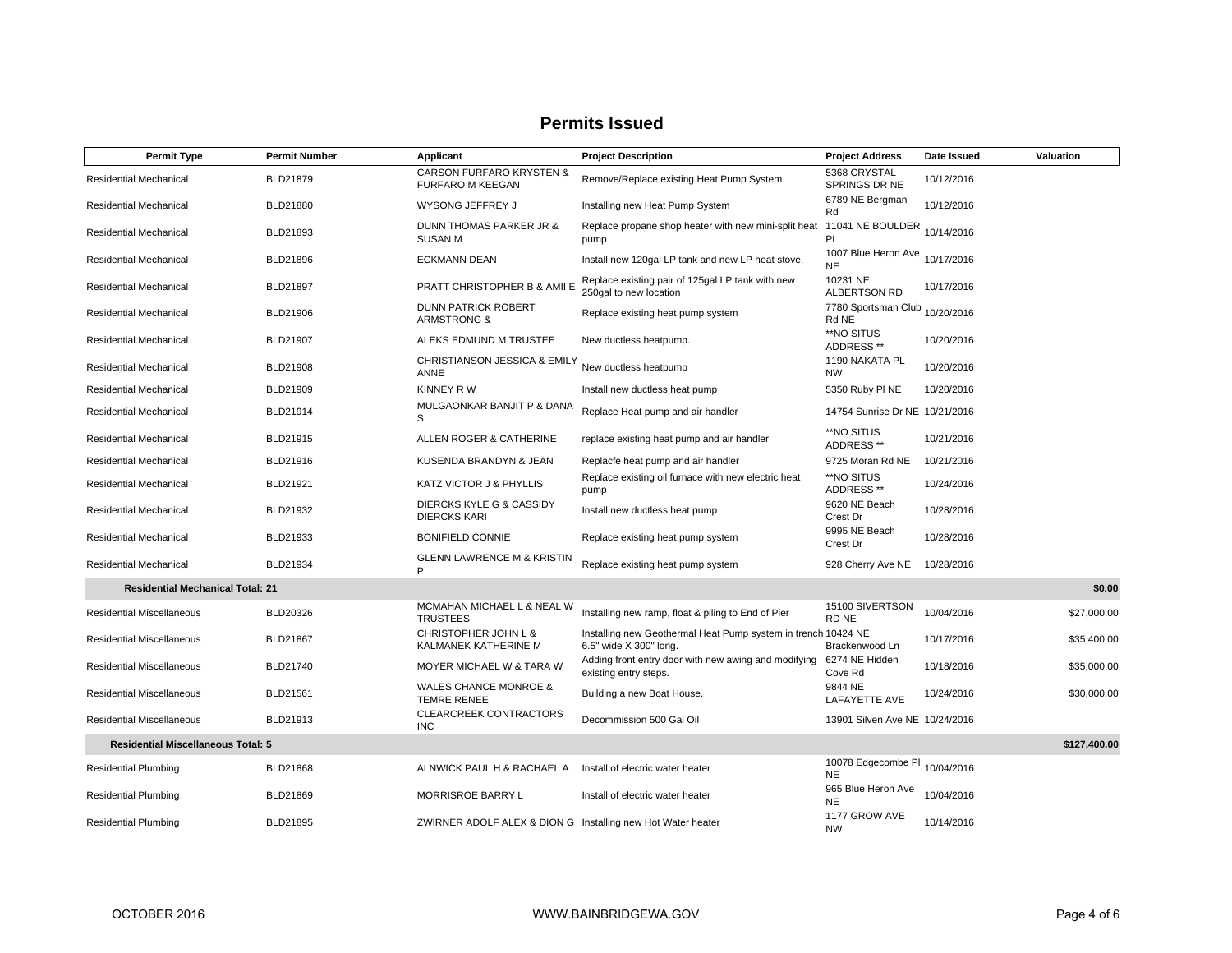|                                 | <b>Permit Type</b>                                                 | <b>Permit Number</b> | Applicant                                           | <b>Project Description</b>                                                                                                        | <b>Project Address</b>             | Date Issued | Valuation    |  |
|---------------------------------|--------------------------------------------------------------------|----------------------|-----------------------------------------------------|-----------------------------------------------------------------------------------------------------------------------------------|------------------------------------|-------------|--------------|--|
|                                 | \$0.00<br><b>Residential Plumbing Total: 3</b>                     |                      |                                                     |                                                                                                                                   |                                    |             |              |  |
| <b>Residential Re-Roof</b>      |                                                                    | BLD21864             | VANDAGRIFF DALE D 122629K                           | Reroof of approx 24 squares.                                                                                                      | 14061 KOMEDAL RD<br><b>NE</b>      | 10/05/2016  | \$2,640.00   |  |
| <b>Residential Re-Roof</b>      |                                                                    | BLD21903             | NITSCHE BRUCE A & JO                                | Replace existing shake roof with new composition. 30<br>squares.                                                                  | **NO SITUS<br>ADDRESS **           | 10/18/2016  | \$3,300.00   |  |
|                                 | <b>Residential Re-Roof Total: 2</b>                                |                      |                                                     |                                                                                                                                   |                                    |             | \$5,940.00   |  |
| <b>Residential Repair</b>       |                                                                    | BLD21850             | WINSLOW COHOUSING GROUP                             | Repair exterior framing and siding.                                                                                               | 353 WALLACE WAY<br><b>NW</b>       | 10/04/2016  | \$2,500.00   |  |
| <b>Residential Repair</b>       |                                                                    | BLD21819             | RASMUSSEN ERIC O & JANICE M                         | Replace existing 2x4 cedar decking and 2x4 cedar rail<br>cap.                                                                     | 11721 Sunset Ave<br><b>NE</b>      | 10/14/2016  | \$2,000.00   |  |
|                                 | <b>Residential Repair Total: 2</b>                                 |                      |                                                     |                                                                                                                                   |                                    |             | \$4,500.00   |  |
|                                 | Residential Single Family Residence                                | <b>BLD21065SFR</b>   | TOMINE DYLAN I & LEWARS<br>STACY A                  | CHANGE OF USE from Pole Barn to 2 story, 1,530 sq. 11056 North Madison 10/06/2016<br>ft. SFR with attached garage.                | Ave - TEMP                         |             | \$126,179.10 |  |
|                                 | Residential Single Family Residence                                | BLD20934             | ROOST LAND COMPANY LLC                              | Building a new SFR for lot 3, previously Lot 057                                                                                  | 7651 FLYING GOAT<br>AVE NE         | 10/07/2016  | \$353,720.69 |  |
|                                 | Residential Single Family Residence                                | BLD20933             | ROOST LAND COMPANY LLC                              | Building a new SFR for Lot 1, perviously 056                                                                                      | 7675 FLYING GOAT<br>AVE NE         | 10/07/2016  | \$353,720.69 |  |
|                                 | Residential Single Family Residence                                | BLD21183             | JPI KITSAP LLC                                      | Building a new 2 story SFR with a 2,205 sq. ft. 1st<br>floor, a 1,383 sq. ft. 2nd floor, a 466 sq. ft. attached<br>garage.        | 12942 SUNRISE DR<br><b>NE</b>      | 10/13/2016  | \$585,643.68 |  |
|                                 | Residential Single Family Residence                                | BLD21646             | PBPBS LLC                                           | Building new Duplexe - Bldg 7                                                                                                     | 4818 & 4824 NE<br><b>DOTSON LP</b> | 10/14/2016  | \$770,155.00 |  |
|                                 | Residential Single Family Residence                                | BLD21647             | <b>PBPBS LLC</b>                                    | Building new Duplexe - Bldg 6                                                                                                     | 4830 & 4836 NE<br><b>DOTSON LP</b> | 10/14/2016  | \$770,155.00 |  |
|                                 | Residential Single Family Residence                                | BLD21648             | PBPBS LLC                                           | Building new Duplexe - Bldg 5                                                                                                     | 4842 & 4848 NE<br><b>DOTSON LP</b> | 10/14/2016  | \$770,155.00 |  |
|                                 | <b>Residential Single Family Residence</b>                         | BLD21649             | PBPBS LLC                                           | Building new Duplexe - Bldg 4                                                                                                     | 4854 & 4860 NE<br><b>DOTSON LP</b> | 10/14/2016  | \$770,155.00 |  |
|                                 | Residential Single Family Residence                                | BLD21650             | PBPBS LLC                                           | Building new Duplexe - Bldg 3                                                                                                     | 4866 & 4872 NE<br><b>DOTSON LP</b> | 10/14/2016  | \$770,155.00 |  |
|                                 | <b>Residential Single Family Residence</b>                         | BLD21651             | PBPBS LLC                                           | Building new Duplexe - Bldg 2                                                                                                     | 4878 & 4884 NE<br><b>DOTSON LP</b> | 10/14/2016  | \$770,155.00 |  |
|                                 | Residential Single Family Residence                                | BLD21652             | PBPBS LLC                                           | Building new Duplexe - Bldg 1                                                                                                     | 4890 & 4896 NE<br><b>DOTSON LP</b> | 10/14/2016  | \$770,155.00 |  |
|                                 | Residential Single Family Residence                                | BLD21713             | SPELLMAN CONSTRUCTION INC                           | New Construction SFR, 1358sqft main floor, 815sqft<br>second floor, 326sqft garage, 112sqft porch                                 | 652 PIERCE CT NW 10/21/2016        |             | \$362,399.73 |  |
|                                 | Residential Single Family Residence 12<br>\$7,172,748.89<br>Total: |                      |                                                     |                                                                                                                                   |                                    |             |              |  |
| <b>Residential Storage Tank</b> |                                                                    | BLD21886             | AUSMEIER JUSTIN D                                   | Decommission 500gal underground storage tank.<br>Pump and stabilize, fill with concrete slurry                                    | 9430 NE DAY RD E 10/11/2016        |             |              |  |
|                                 | <b>Residential Storage Tank Total: 1</b>                           |                      |                                                     |                                                                                                                                   |                                    |             | \$0.00       |  |
| Revision to an Issued Permit    |                                                                    | BLD20650REV-1        | <b>BAINBRIDGE ARTISAN</b><br><b>RESOURCE CENTER</b> | REVISION - Per BIFD adding new Type 1 Hood in<br>Kitchen and exhaust on roof. Building a new 25,300 sq NE<br>ft BARN art building | 8890 Three Tree Ln                 | 10/10/2016  |              |  |